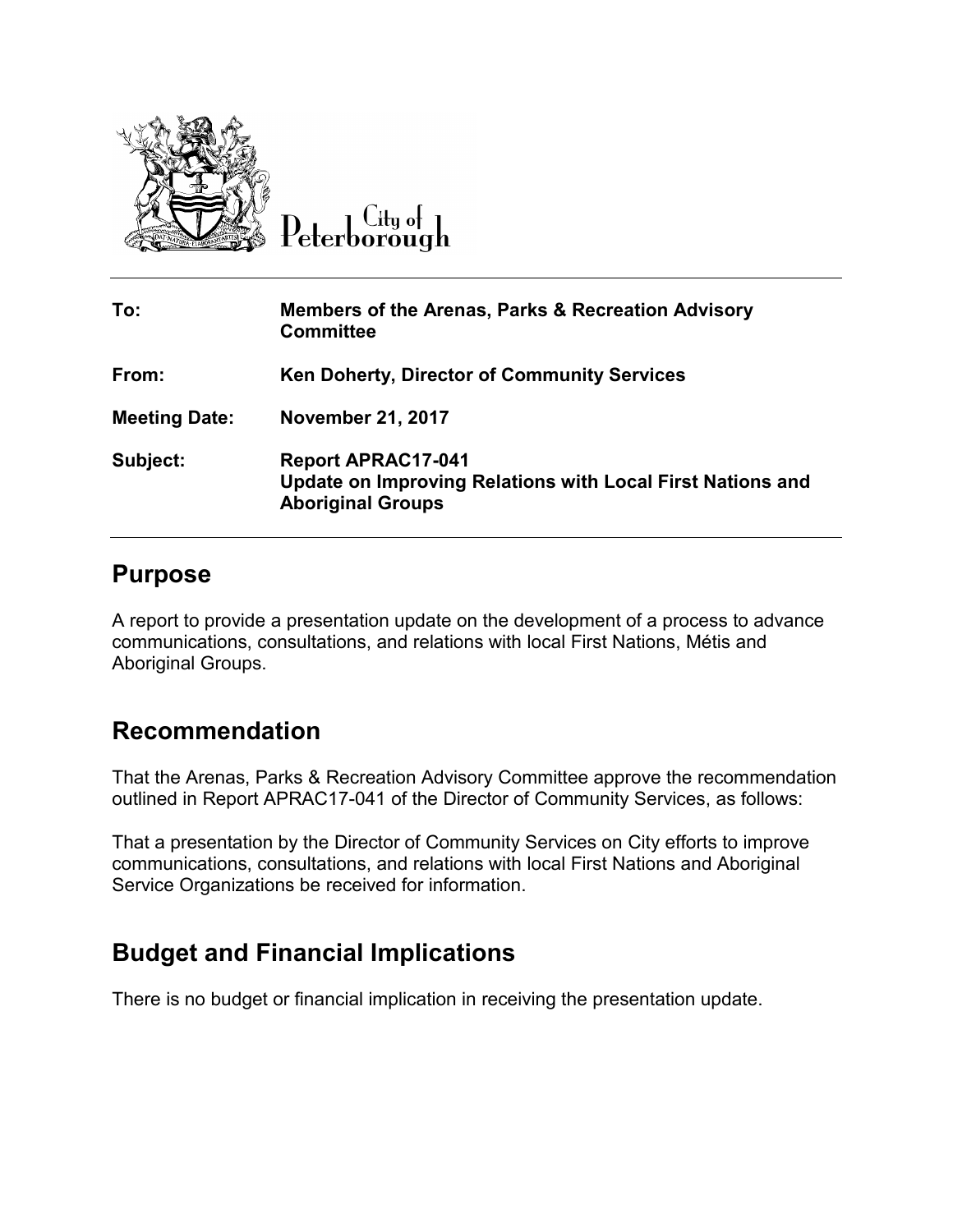#### Page 2

# **Background**

In response Report CSD17-17, dated June 19, 2017, Council approved the following recommendations:

- a) That staff be directed to prepare a future report on the City's role in implementing action items relating to municipal mandate in response to the **Truth and Reconciliation Commission of Canada**: Cover Letter, Reconciliation Principles, and Calls to Action (Appendix A);
- b) That staff be encouraged to use the Ministry of Municipal Affairs publications, **Municipal-Aboriginal Relationship: Case Studies and Municipal-Aboriginal Relationships Presentation** (Appendix B) as a resource guide relating to City/Local Aboriginal relations;
- c) That the Curve Lake First Nation document, **Consultation and Accommodation Standards** (Appendix C) be adopted to guide City consultations with the Curve Lake First Nation on matters of mutual interest or concern be deferred;
- d) That the Curve Lake First Nation document: **Archaeological Protocol: Curve Lake First Nations** (Appendix D) be adopted to guide City interactions with the Curve Lake First Nation regarding archaeological heritage, sites, or resources within the City that relates to local aboriginal heritage be deferred;
- e) That the Curve Lake First Nation Document, **2014/16 Curve Lake First Nation Community Report** (Appendix E) be received for information;
- f) That staff be directed to continue the development and/or initiation of relationships with the following local First Nations, Métis Associations, and Aboriginal service organizations including:
	- Curve Lake First Nation
	- Hiawatha First Nation
	- Other signatories of the Williams Treaty including: Alderville First Nation, Scugog Island First Nation, Rama First Nation, Georgina Island First Nation, and Chippewas of BeauSoleil First Nation
	- Peterborough and District Wapiti Métis Council
	- Nogojiwanong Friendship Centre
	- Niijkiwendidaa Anishnabekwewag Services Circle
	- Lovesick Lake Native Women's Association, and
	- other local aboriginal groups as may be identified through this process